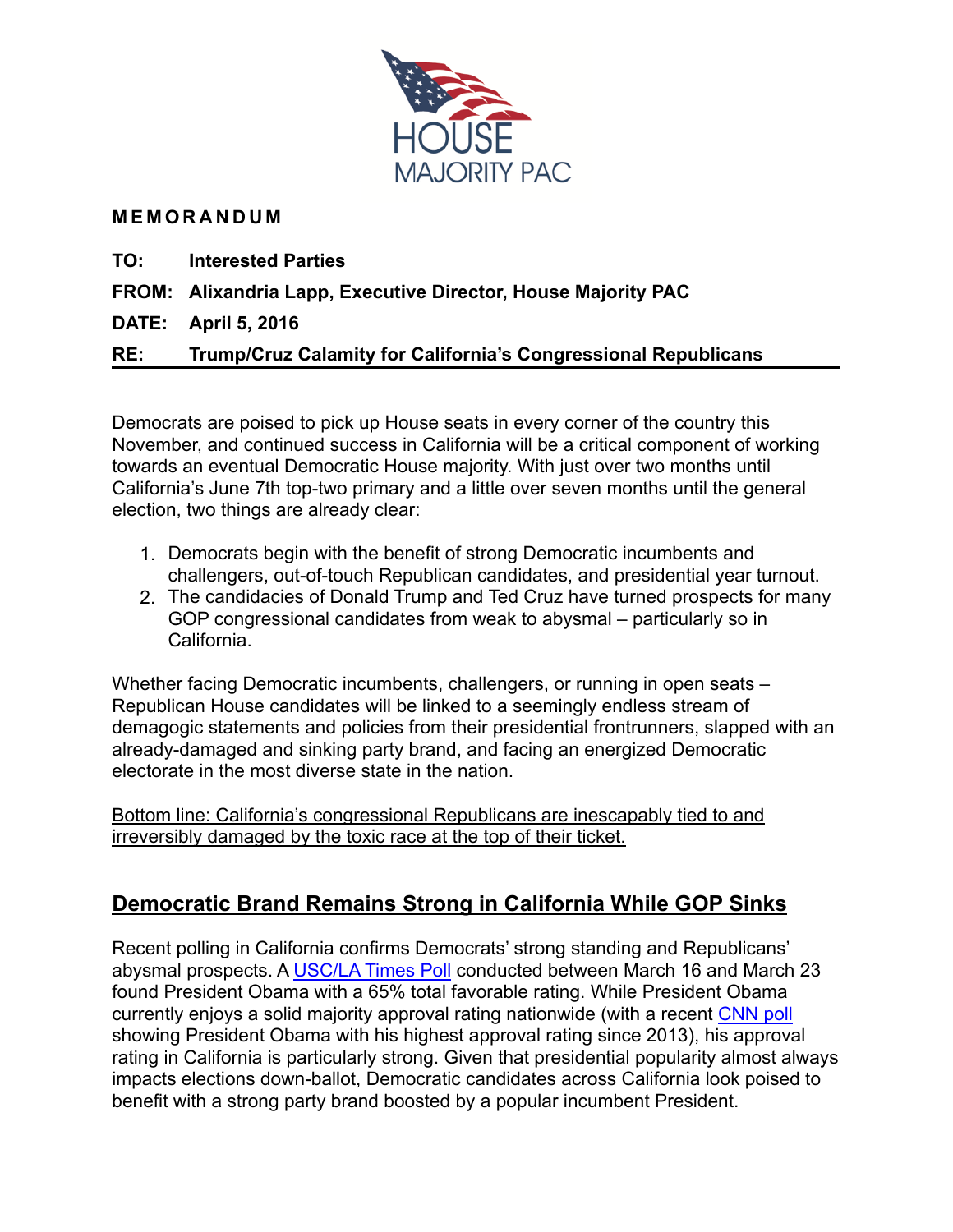Likewise, the USC/LA Times poll found Democratic frontrunner Hillary Clinton with a 52% total favorable rating, while Donald Trump had a whopping 73% total unfavorable rating. Similarly, the poll showed a clear 57% majority of voters holding an unfavorable view of Ted Cruz. The poll also showed Clinton leading Trump in a hypothetical matchup 59% to 28% and leading Cruz 59% to 31%. Perhaps most notably in a state that's more than 38% Latino, Clinton trounces Trump and Cruz with Latino voters, 78% to 13% and 74% to 20% respectively.

Even more ominously for the GOP, while the poll showed Trump leading the GOP primary race in California, it also showed a deeply divided party – 27% of California Republican voters polled said they would refuse to vote for Trump in November if he wins the nomination.

GOP congressional candidates have and will likely continue to struggle with a choice between alienating their base or attempting to decouple themselves from their likely ticket-mate. A number of GOP candidates have attempted to dance around the question already. Nevertheless, the recent statewide polling is a sign that the damage has already been done as significant numbers of voters have been turned off and offended by the leading Republican presidential candidates' demagoguery and rhetoric.

# **Trump/Cruz Effect Shifts Once Competitive Districts to "Solid D"**

**CA-16, CA-31, CA-36:** The Trump/Cruz effect in California has also been in evidence in media reports as blue seats have been taken off the map for Republicans. In a recent rating shift of ten seats in Democrats' favor, by the *[Cook Political Report](http://cookpolitical.com/story/9382)*, three of the seats were California districts currently held by Democrats – CA-16, CA-31, and CA-36. All three districts saw close or competitive races in 2014 and were moved to the "Solid D" column. In its race update, the *Cook Political Report* noted that the likelihood of Trump or Cruz leading the Republican ticket put each of the three districts out of reach for Republicans particularly given the districts' significant Latino communities.

**CA-26:** CA-26 also saw highly competitive races in 2012 and 2014, and House Majority PAC made significant investments in the district during both cycles. CA-26 was already listed by the *Cook Political Report* as "Solid D" for 2016 – prior to their changes for CA-16, CA-31, and CA-36. Republican candidate Rafael Dagnesses may be desperate to put this race on the map, but he shouldn't hold his breath with Donald Trump or Ted Cruz topping the ticket.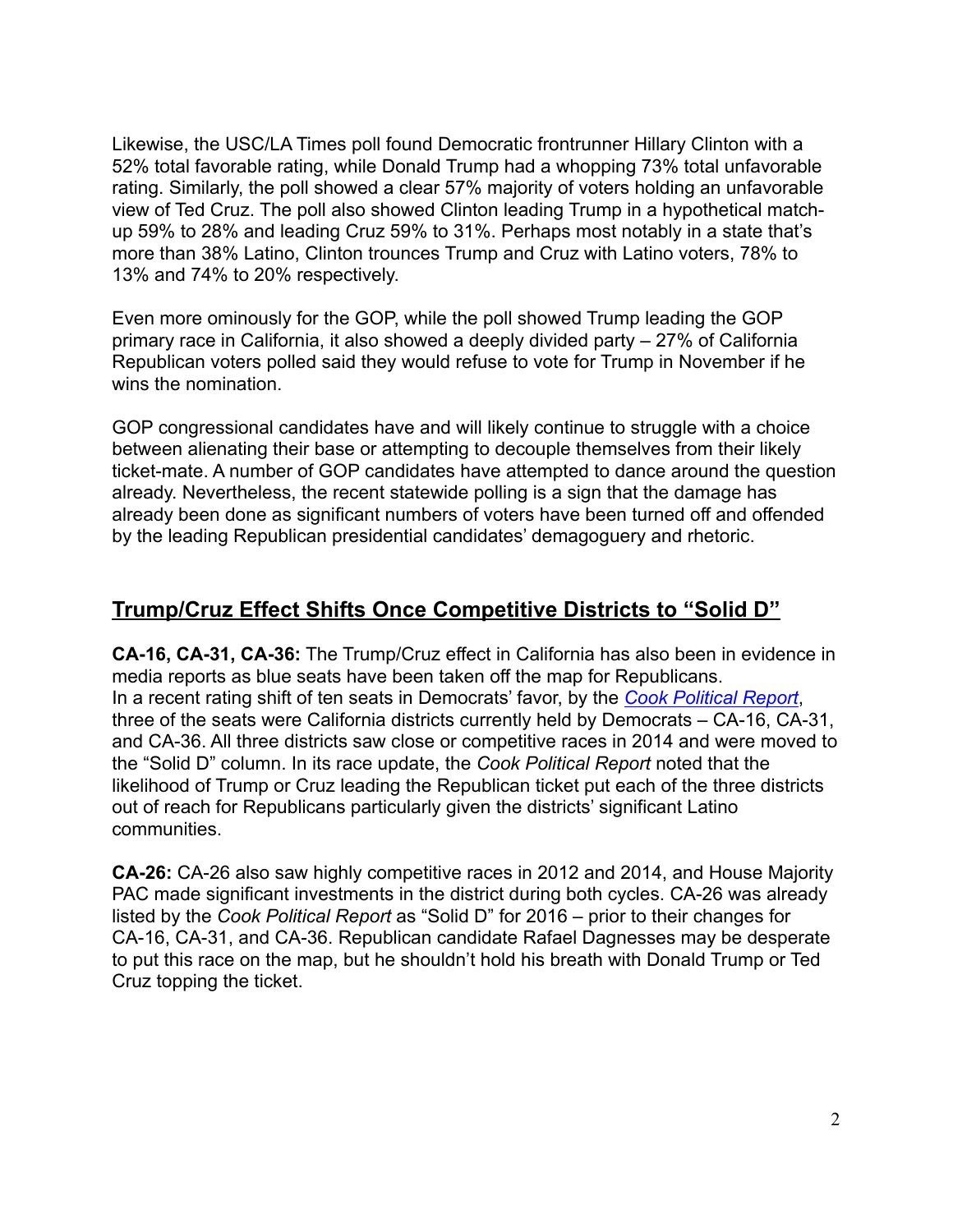### **In Open Seat, Competing Republicans Cagey on Trump**

**CA-24:** For evidence of California Republicans' nervousness about running with Trump look no further than the open seat race in CA-24. Both of the Republican candidates trying to make it past the top-two primary, Katcho Achadjian and Justin Fareed, have been outright cagey with press when asked whether they'd support Trump as the GOP nominee:

*Whether he'd vote for his party's current frontrunner for president, a fellow political*  outsider, Fareed said he's keeping his focus on the congressional race. - [KSBY, 2/2/16](http://www.ksby.com/story/31114294/congressional-candidate-profile-justin-fareed)

*When asked if he would support Trump as the Republican presidential nominee, Achadjian answered, "Time will tell."* – [KSBY, 2/2/16](http://www.ksby.com/story/31114429/congressional-candidate-profile-katcho-achadjian)

# **Republican Challengers Already Tied with Trump & Cruz**

In a district that President Obama won comfortably twice, it's no wonder Achadjian and Fareed are frightened when it comes to answering whether they'd support their party's frontrunner for President. However, despite their success so far at evading the most basic and essential question for every GOP candidate this cycle, the end result is likely to be the same if either candidate is on the ballot this November. As the *Cook Political Report* noted in its recent article, "House candidates are defined by their party and the top of the ticket more than ever."

Furthermore for Fareed, he and Trump share the **endorsement** of Congressman Duncan Hunter.

In some competitive districts, Republican challengers relented under media pressure and ultimately admitted they would support Trump in the general election. Others who have managed to avoid taking questions on Trump have still embraced the far-right fringe that allowed the rise of Cruz and Trump in the first place.

**CA-07:** A lack of [transparency](http://www.sacbee.com/opinion/editorials/article46170450.html) is business as usual for GOP candidate Scott Jones, so it's no surprise he wasn't eager to make public his views on Trump. While Jones required an awkwardly high number of follow-ups, the [Sacramento Bee](http://www.sacbee.com/opinion/opn-columns-blogs/dan-morain/article64086802.html) finally got him to confirm that he would indeed vote for Trump should Trump be the nominee. Jones already faces a tough fight against Democratic Representative Ami Bera.

**CA-52:** The Republicans hoping to challenge Rep. Scott Peters have wasted no time inflicting self-damage by amplifying the Trump-Cruz effect on their own campaigns.

GOP candidate Denise Gitsham joined Ted Cruz as a speaker at the far-right [CPAC](http://www.sandiegouniontribune.com/news/2016/mar/04/house-candidate-denise-gitsham-said-she-passed-as/2/?) (Conservative Political Action Conference) in Washington last month. Gitsham used her speaking opportunity to tout her credentials as a part of the right-wing fringe – telling the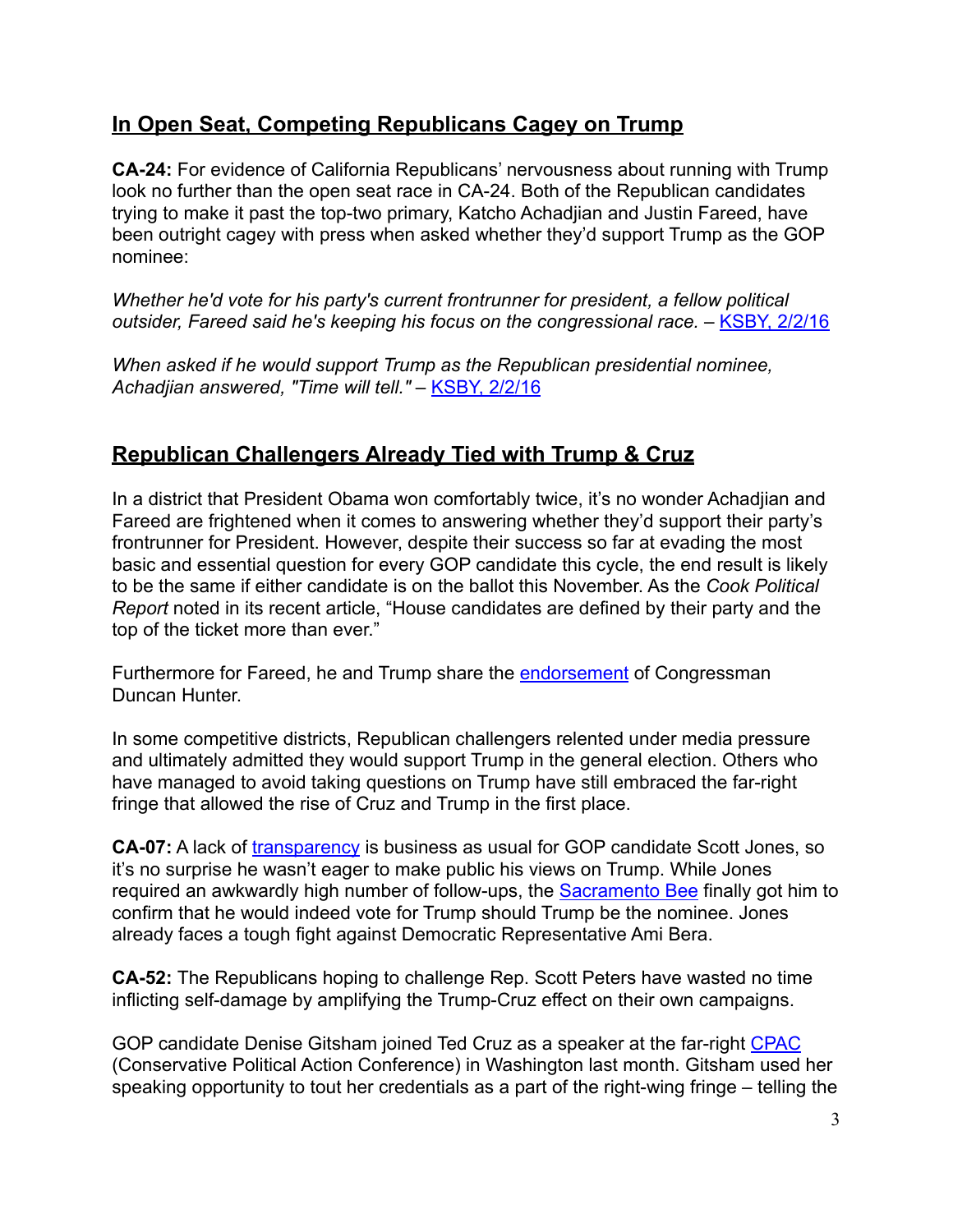conference which espouses anti-immigrant, anti-choice, and anti-LGBT views, "I'm one of you." Standing with Cruz and the most radical members of her party won't do Gitsham any favors in this competitive swing district.

Another GOP candidate, Jacquie Atkinson, told the **San Diego Union-Tribune last month** that "she will support Trump if he wins the nomination." Atkinson may have disqualified herself by pledging to support a potential nominee who has suggested punishing women for making their own personal healthcare decisions. However, in CA-52 she's not the only candidate to irreversibly hitch themselves to the Trump train.

A third GOP candidate, John Horst, even went so far as to pen an [op-ed](http://sdrostra.com/?p=44461#comment-370830) in praise of Trump. In his op-ed, Horst even claims "a Trump presidency could possibly be the best thing that has happened to our constitutional form of government in our lifetime."

# **Incumbent Republicans Face Anti-Trump Turnout**

In multiple California districts, particularly those with high Latino populations, GOP incumbents are feeling the Trump-Cruz effect too as they find themselves in electoral danger and find Democrats on offense. The *Cook Political Report* named CA-10, CA-21, and CA-25 as heavily Latino districts where "Republicans have huge problems" with Trump or Cruz at the top of the ticket.

**CA-10:** Republican Congressman Jeff Denham also seems particularly nervous having desperately flailed between more than one Trump diversion tactic. Denham tried playing coy without ruling out support for Trump:

*Rep. Jeff Denham (R-Calif.), another top target with a large Hispanic community in his [district, hasn't endorsed either, but didn't rule out ever supporting Trump. –](http://thehill.com/homenews/campaign/271893-republicans-in-tough-races-wrestle-with-trump-strategy) The Hill,* 3/6/16

Before that Denham even tried putting a positive spin on Trump's candidacy telling the AP:

*"Donald Trump is, I think, tapping into an energy that is bringing more people out to vote," said Rep. Jeff Denham, whose northern California district went for President Barack Obama twice.* – [AP, 2/27/16](http://bigstory.ap.org/article/3b8f7f54ada24ef7bc0a570943964e00/fear-and-loathing-over-trump-among-gop-congress)

Unfortunately for Denham, as one California GOP strategist told [Politico,](http://www.politico.com/story/2016/03/trump-gop-house-majority-jeopardy-221004) "The idea that Trump is going to help with federal races is like putting lipstick on a pig." Not to mention – Denham already managed to tie himself to Trump before the presidential campaign – [touting an appearance with Trump](https://denham.house.gov/media-center/press-releases/denham-joins-trump-family-unveiling-hotel-old-post-office-building) in an official press release.

Adding to Denham's headaches is the presence of a fellow-GOP challenger in the June 7 top-two primary who's certainly not shy about tying himself to Trump. On his campaign